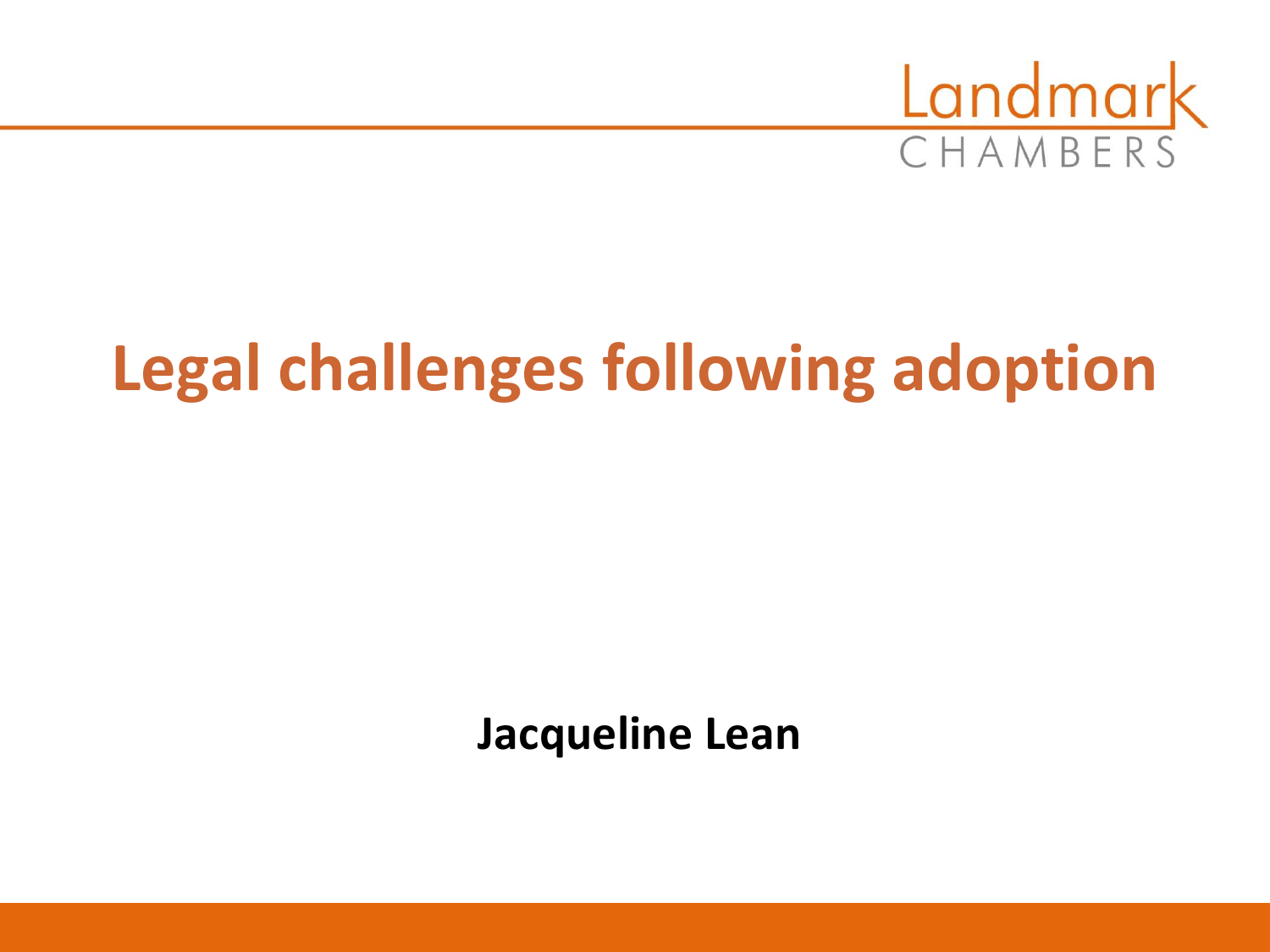## *S.113 PCPA 2004*

- (2) A relevant document must not be questioned in any legal proceedings except in so far as is provided by the following provisions of this section.
- (3) A person aggrieved by a relevant document may make an application to the High Court on the ground that–
	- (a) the document is not within the appropriate power;
	- (b) a procedural requirement has not been complied with.
- (3A) An application may not be made under subsection (3) without the leave of the High Court.
- (3B) An application for leave for the purposes of subsection (3A) must be made before the end of the period of six weeks beginning with the day after the relevant date.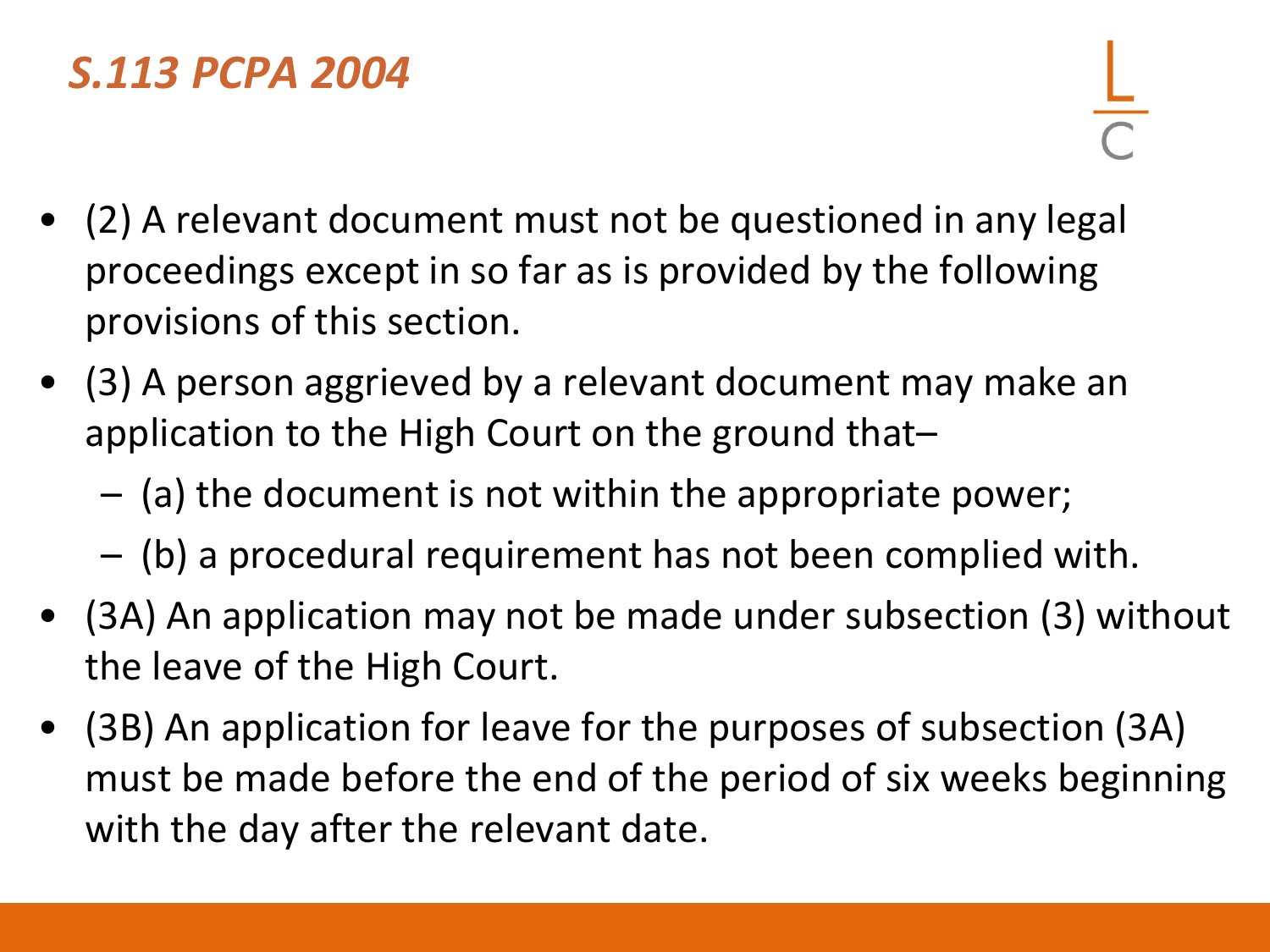## **Relevant document?**



- (a) a revision of the regional strategy;
- (b) the Wales Spatial Plan;
- (c) a development plan document;
- (d) a local development plan;
- (e) a revision of a document mentioned in paragraph (b), (c) or (d);
- (f) the Mayor of London's spatial development strategy;
- (g) an alteration or replacement of the spatial development strategy,
- Does not include neighbourhood plans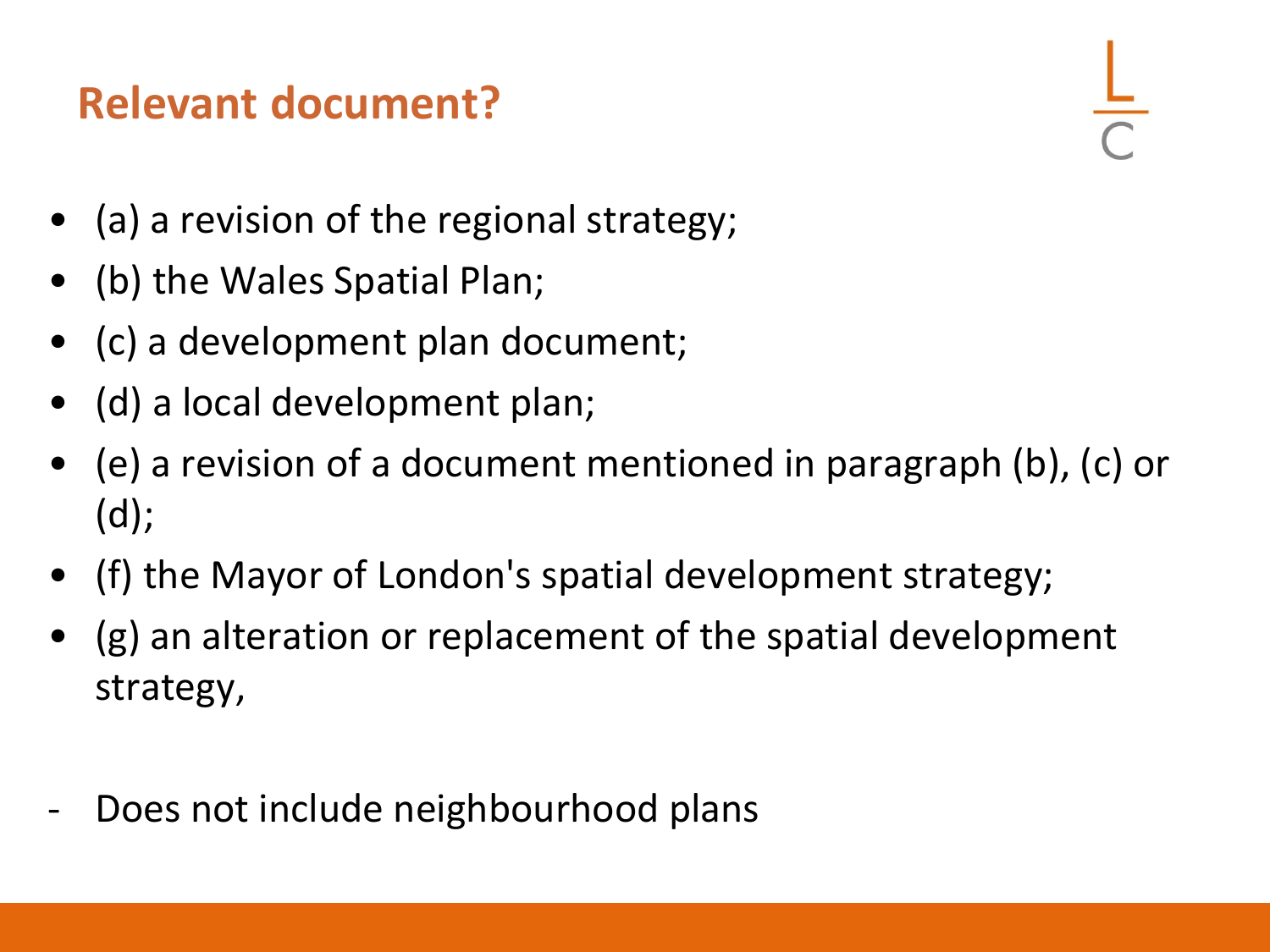#### **Relevant document?**

- 'General rule': document becomes a "relevant document" when submitted for examination: *R (IM) v Lichfield* [2014] PTSR 1484
- A document (or decision) may be challenged before it becomes a relevant document  $-$  e.g. pre-submission draft core strategy about to be published for consultation: *Manydown Co Ltd v Basingstoke and Deane BC* [2012] EWHC 977 (Admin)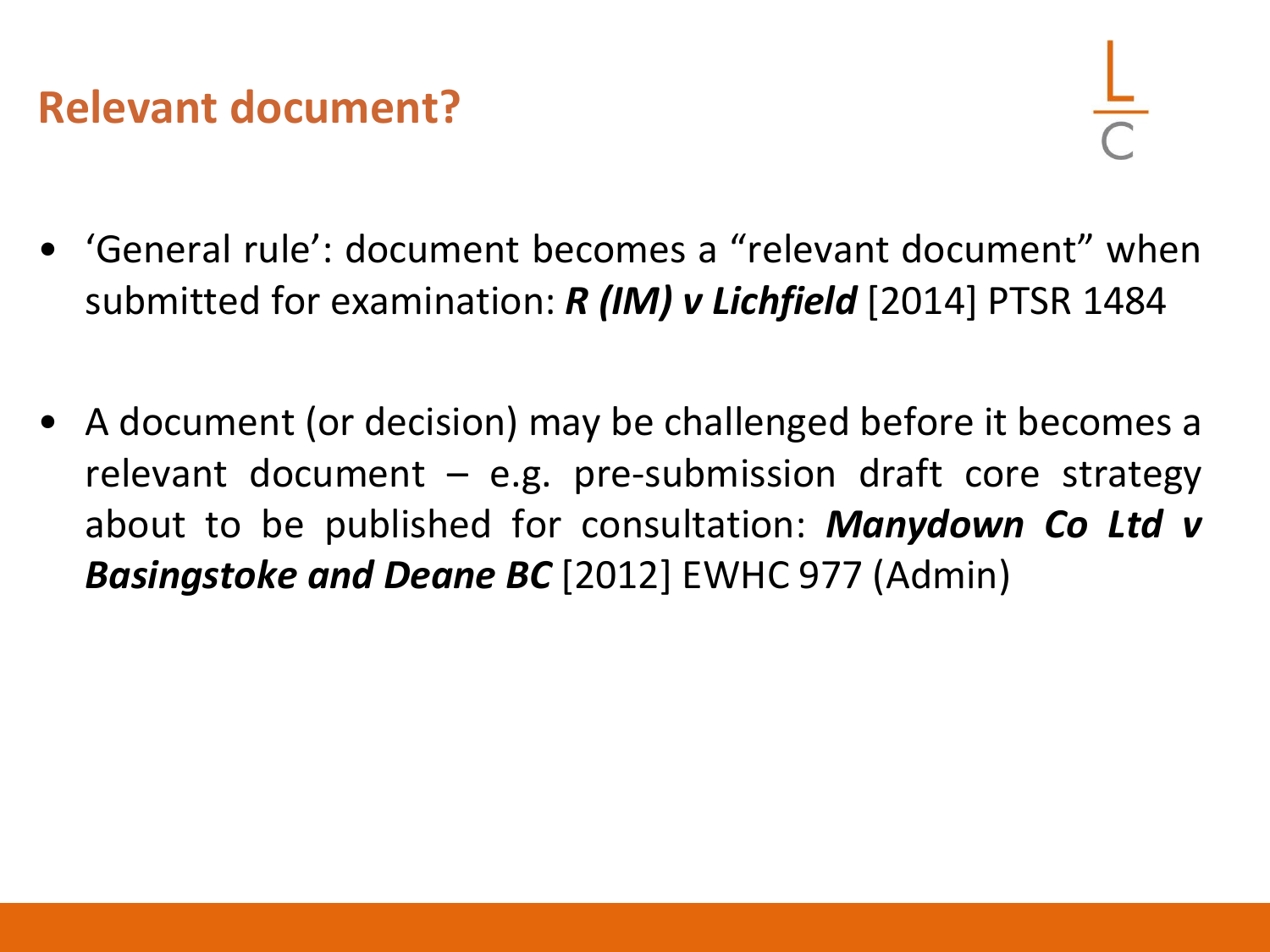## *Which relevant document?*

- 
- Proceedings may not be brought in respect of a relevant document (D1) which forms part of the consideration of a further relevant document (D2) where the time for challenging D1 has passed :
	- E.g. a challenge to an allocations plan process which is influenced by a previously adopted core strategy cannot be used to challenge the core strategy: *Kendall v Rochford District Council* [2015] Env LR 21 per Lindblom J at paras 96-102.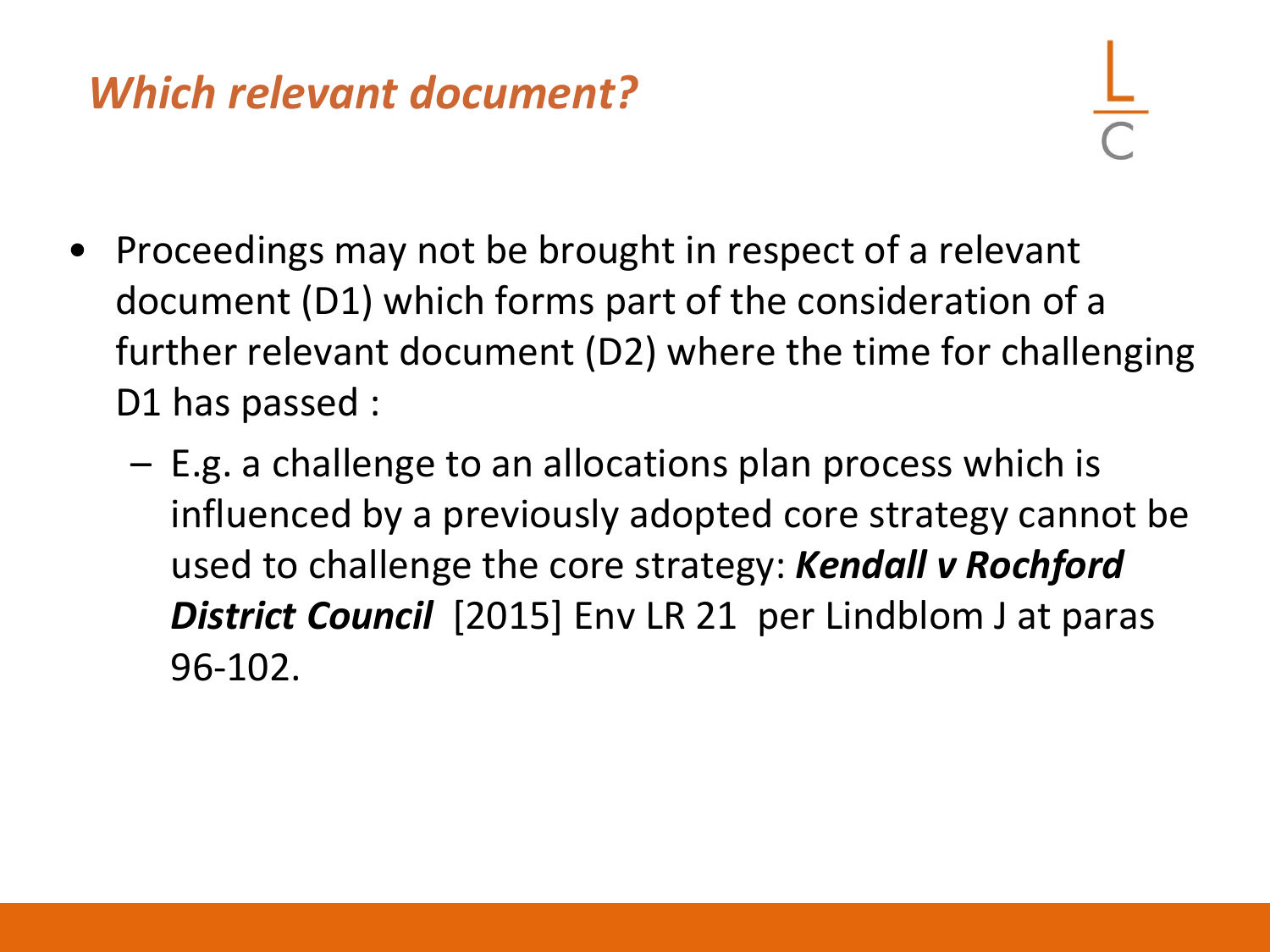#### *Time limits*

- s. 113(3B) application must be made before the end of the period of six weeks beginning with the day after the *'relevant date'*
- The *'relevant date'* for each *'relevant document'* is set out in s. 113(11).
- Time limits are absolute and the court has no discretion to extend them: *Wealden DC v SSCLG* [2017] EWHC 351 (Admin)
- If the 6 week period ends on a non-working day it will be taken to expire on the following working day: *Nottingham CC v Claverton PC* [2015] PTSR 1130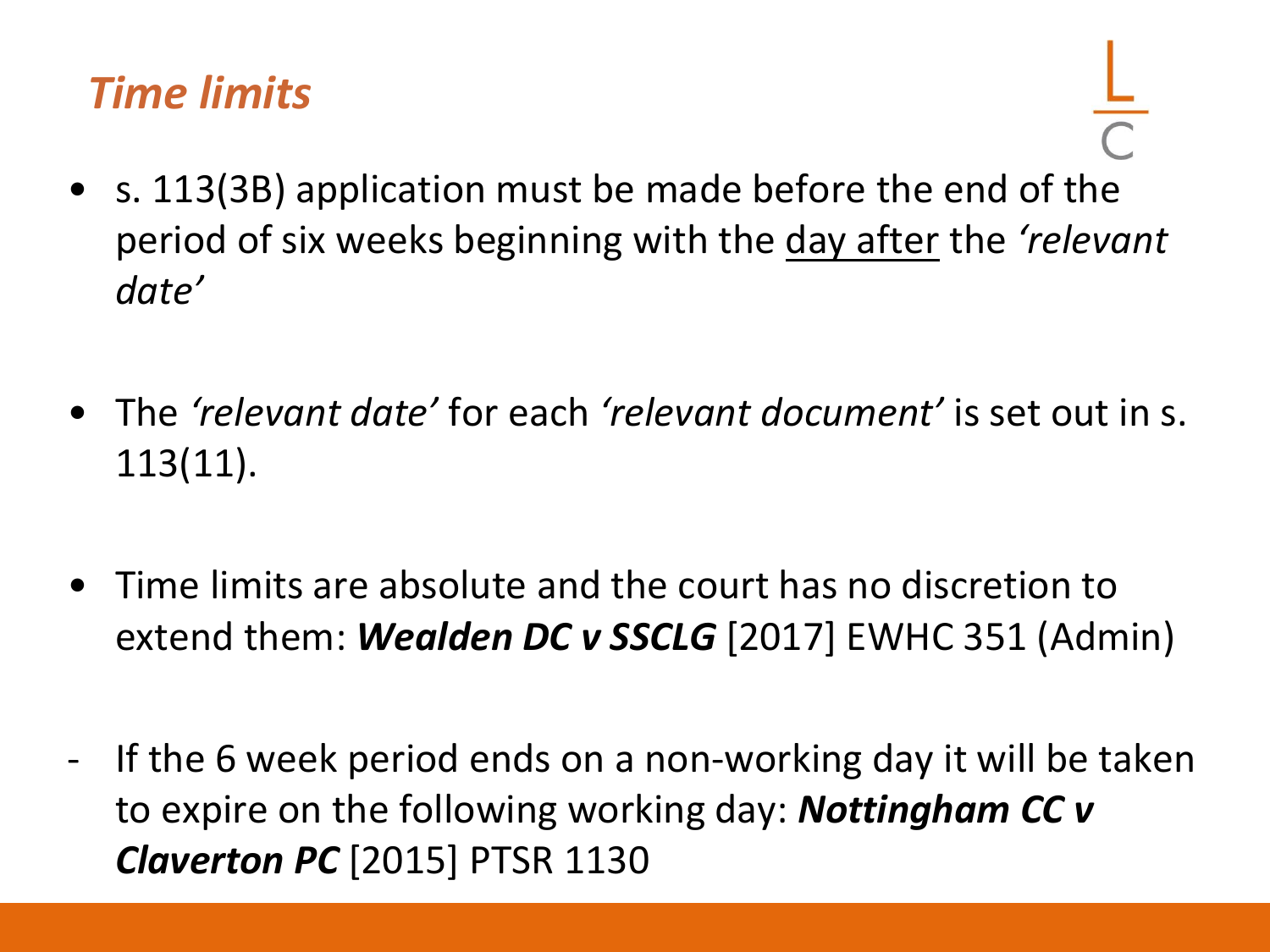## *Time limits*

- Joint local development documents are *adopted* at the time that they are adopted by each planning authority and the time for challenge runs from then.
	- So, if LPA 1 adopted 6 weeks + 1 day ago and LPA 2 adopted the same plan 6 weeks - 1 day ago, LPA 1's adoption may not be challenged, but LPA 2's adoption may – although the plan may only be quashed insofar as it applies to LPA 2; *Wealdon* (paras 82-3)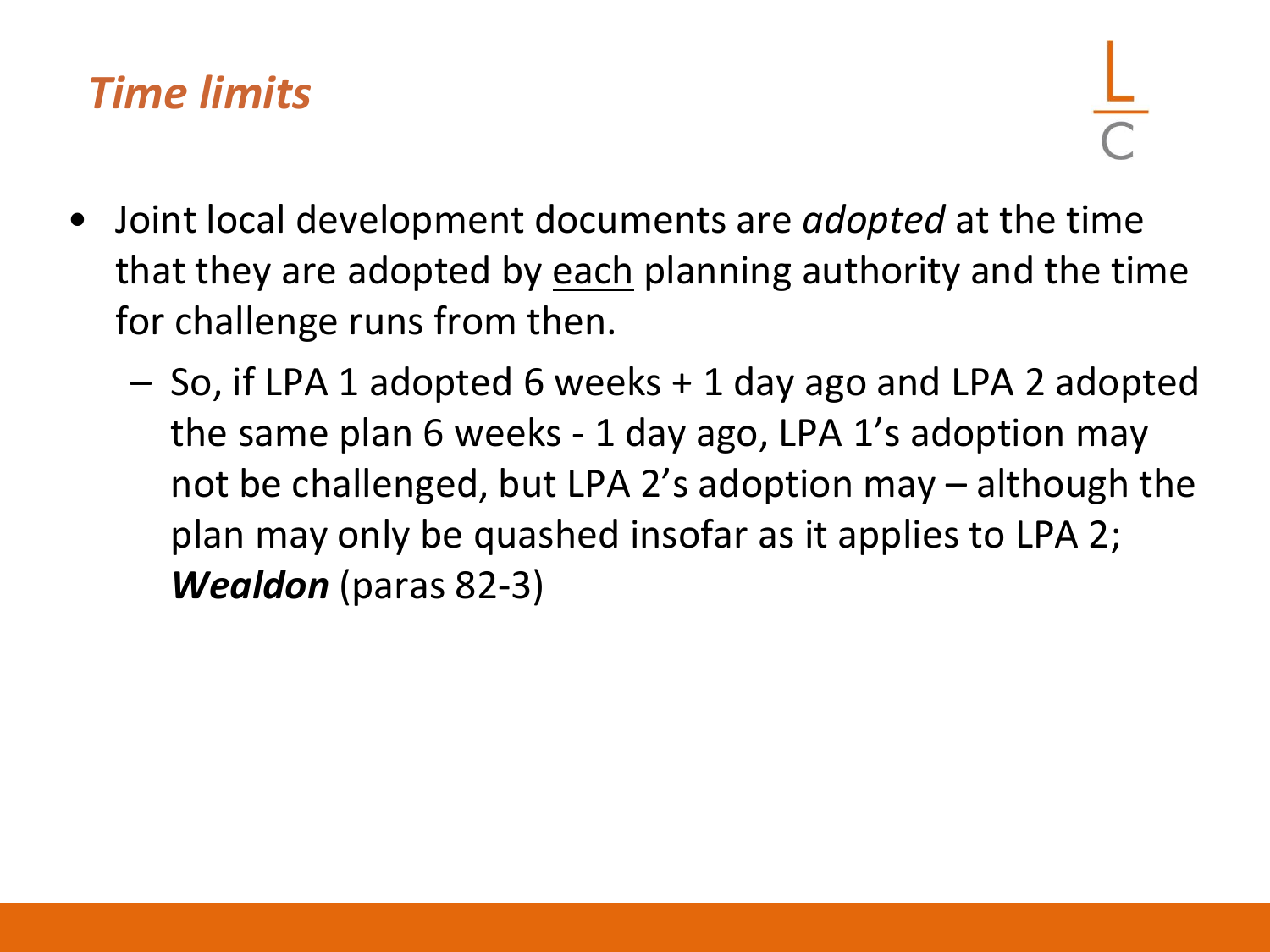## *Grounds of challenge*

S.113:

…

(3) A person aggrieved by a relevant document may make an application to the High Court on the ground that–

(a) the document is not within the appropriate power;

(b) a procedural requirement has not been complied with.

(10)A procedural requirement is a requirement under the appropriate power or contained in regulations or an order made under that power which relates to the adoption, publication or approval of a relevant document.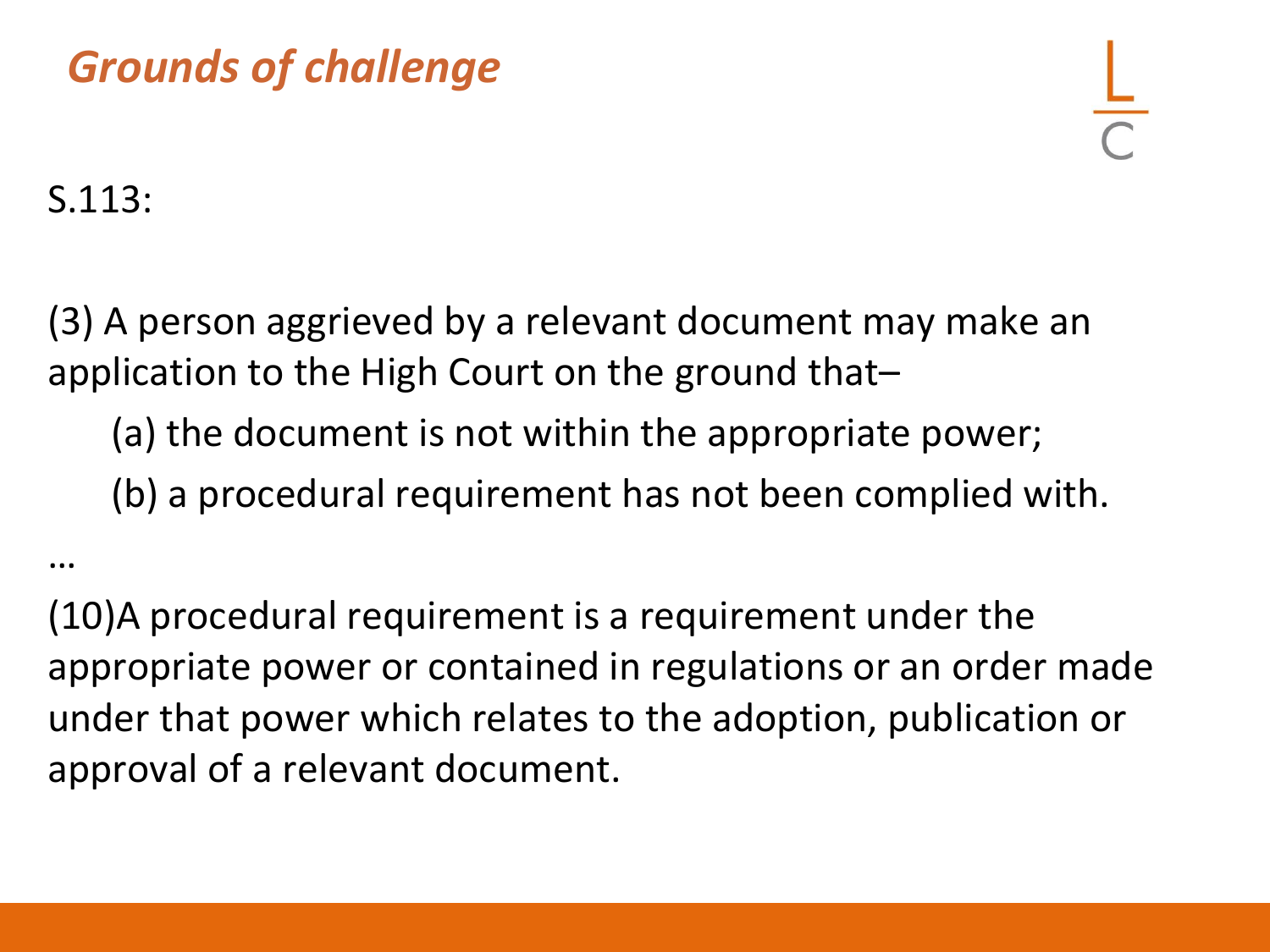## *Grounds of challenge (2)*



- For a challenge under  $s.113(3)(b)$ , C must also demonstrate that its interests have been "substantially prejudiced" by a failure to comply with a procedural requirement (s.113(7)(b))
	- Applies even where failure relied upon relates to SEA see *Abbotskerswell Parish Council v Teignbridge District Council*  [2015] Env L.R. 20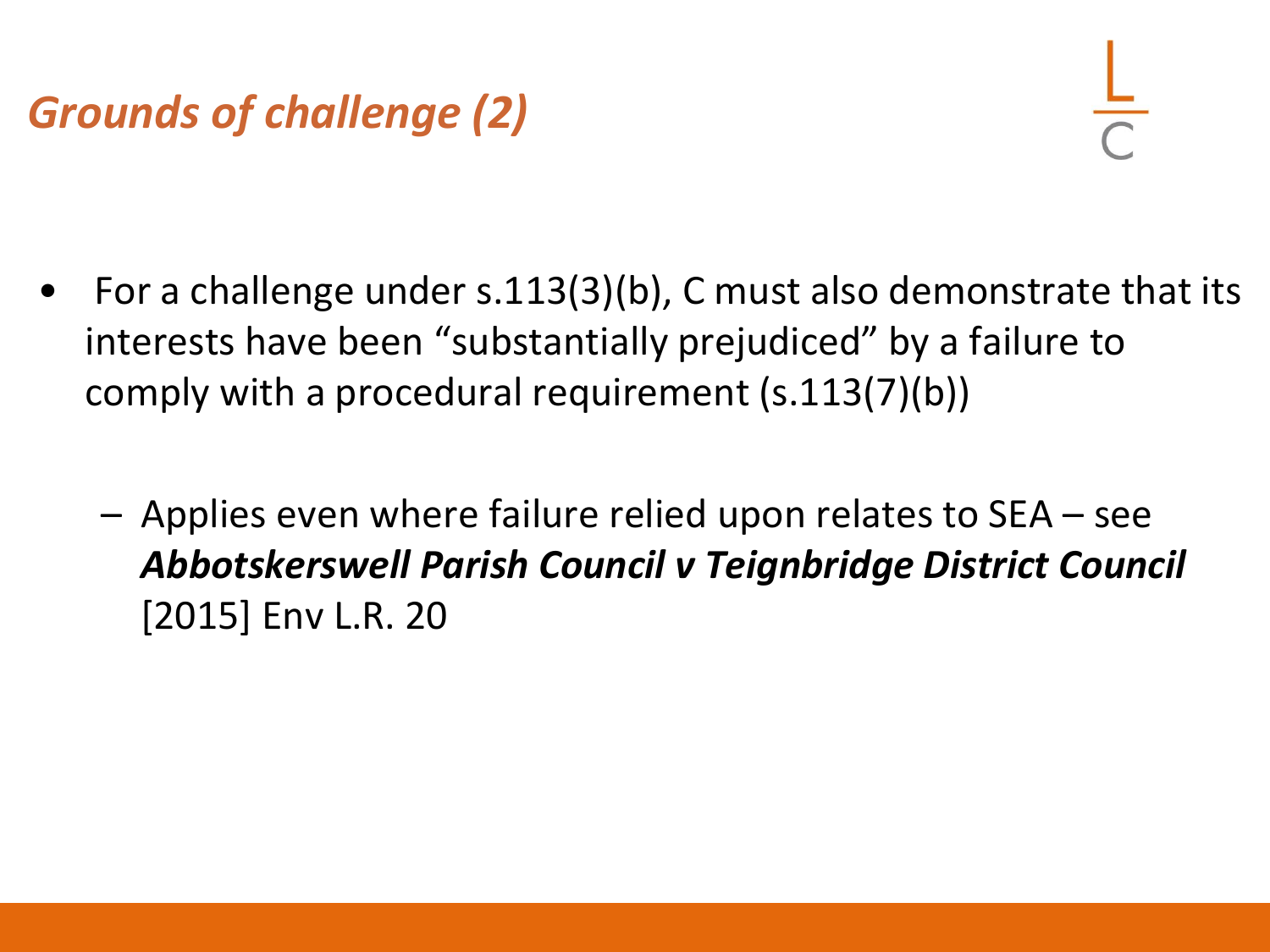## *Grounds of challenge (3)*

- 
- Standard grounds for statutory challenge usual principles of administrative law apply
- No more intrusive standard of review than *Wednesbury*  unreasonableness is appropriate: *Trustees of Barker Mills Estates v Test Valley* [2017] PTSR 408 (Holgate J, para 21)
- The question of whether a development plan complies with national policy and guidance is largely a matter of planning judgment with which the court will be slow to interfere: *Calverton PC v Nottingham CC* [2015] EWHC 1078 (Admin) (Jay J para 11)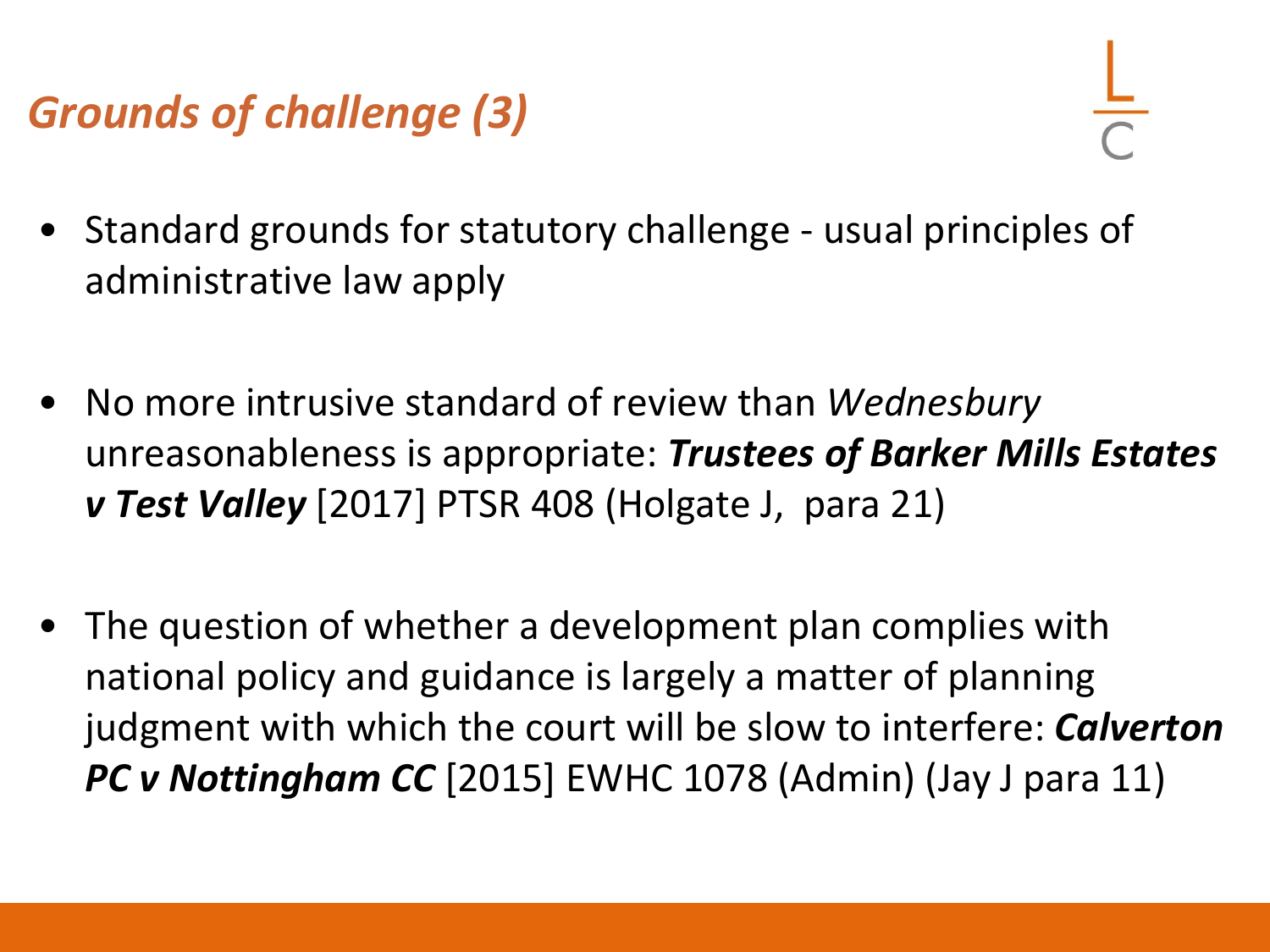## *"Soundness"*

- Challenges based on *'soundness'* will *'seldom succeed'* since this is a matter of planning judgment: *Oxted Residential v Tandridge DC*  [2016] EWCA Civ 414, per Dove J at para 27
- Challenges relating to *'soundness'* of the plan should be raised during the examination process.
- A challenge based on soundness is likely to fail if the point could have been brought during examination: *Trustees of Barker Mills Estates v Test Valley BC* [2017] PTSR 408 paras 78-80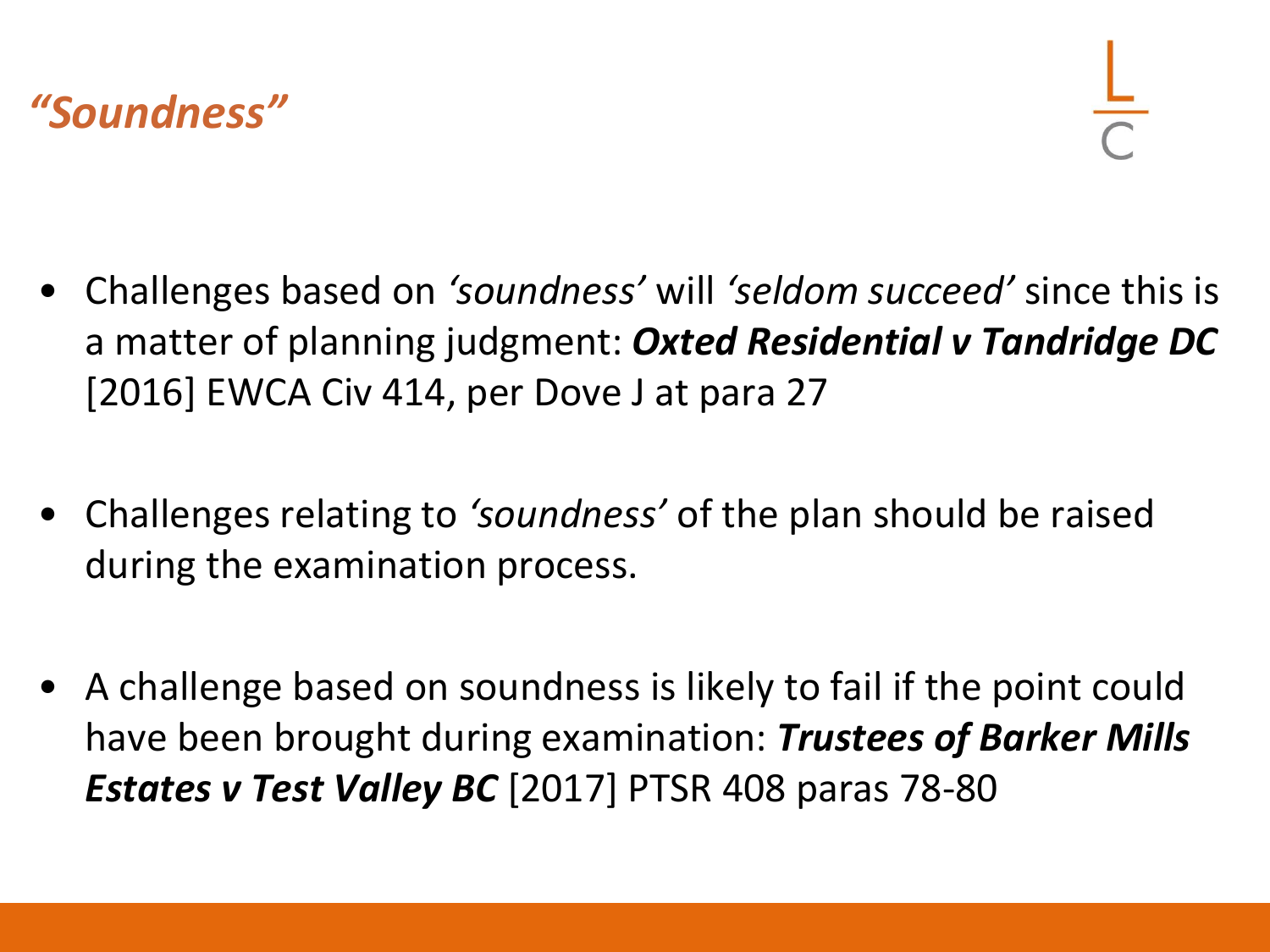## *"Soundness" (2)*

"It is therefore very difficult to see why, in general, a factual or policy issue affecting the "soundness" of a plan should be allowed to be raised for the first time in a section 113 challenge, *a fortiori* when it could have been raised in the correct forum, the Examination, and there is either no justification for the failure to do so, or not one sufficient to outweigh the disadvantages of allowing a new "soundness" point to be raised after the adoption of the plan. The process of preparing a local plan is costly and time-consuming not only for the LPA but also the many stakeholders and interests involved. In addition, the NPPF emphasises the importance in the public interest of having up to date local plans. The use of a section 113 challenge to pursue new points in this manner should firmly be resisted." (Holgate J para 79)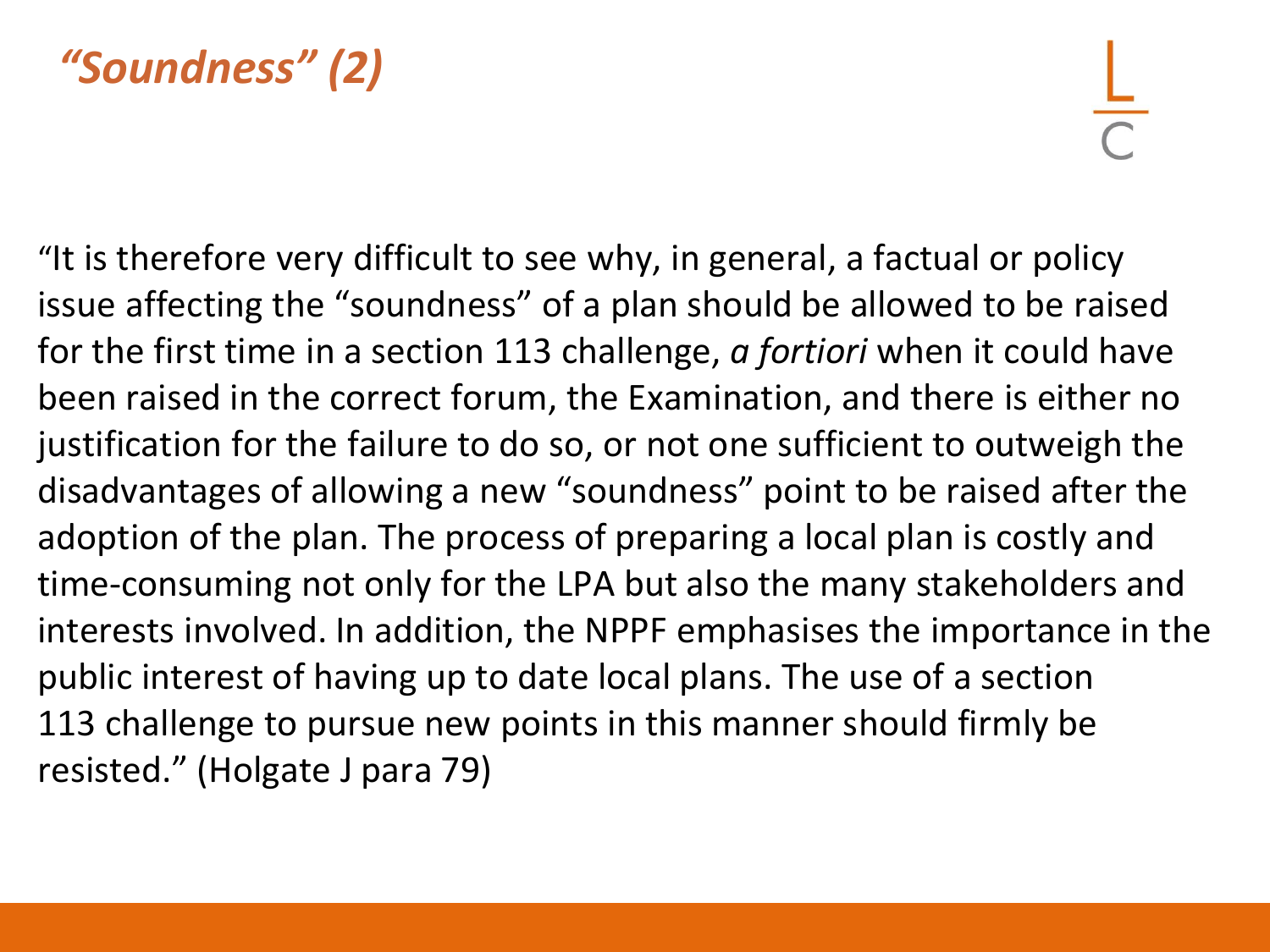*Duty to cooperate*



- A matter of planning judgment for the Inspector
- Question for the Inspector: is it "reasonable to conclude" that there has been compliance with the duty: s.20(7)(b)(ii) & (7B) PCPA 2004
- Court role limited to reviewing that decision did the Inspector act lawfully and rationally in reaching the conclusion he did
- Even less intrusive form of review that considering whether a plan is "sound"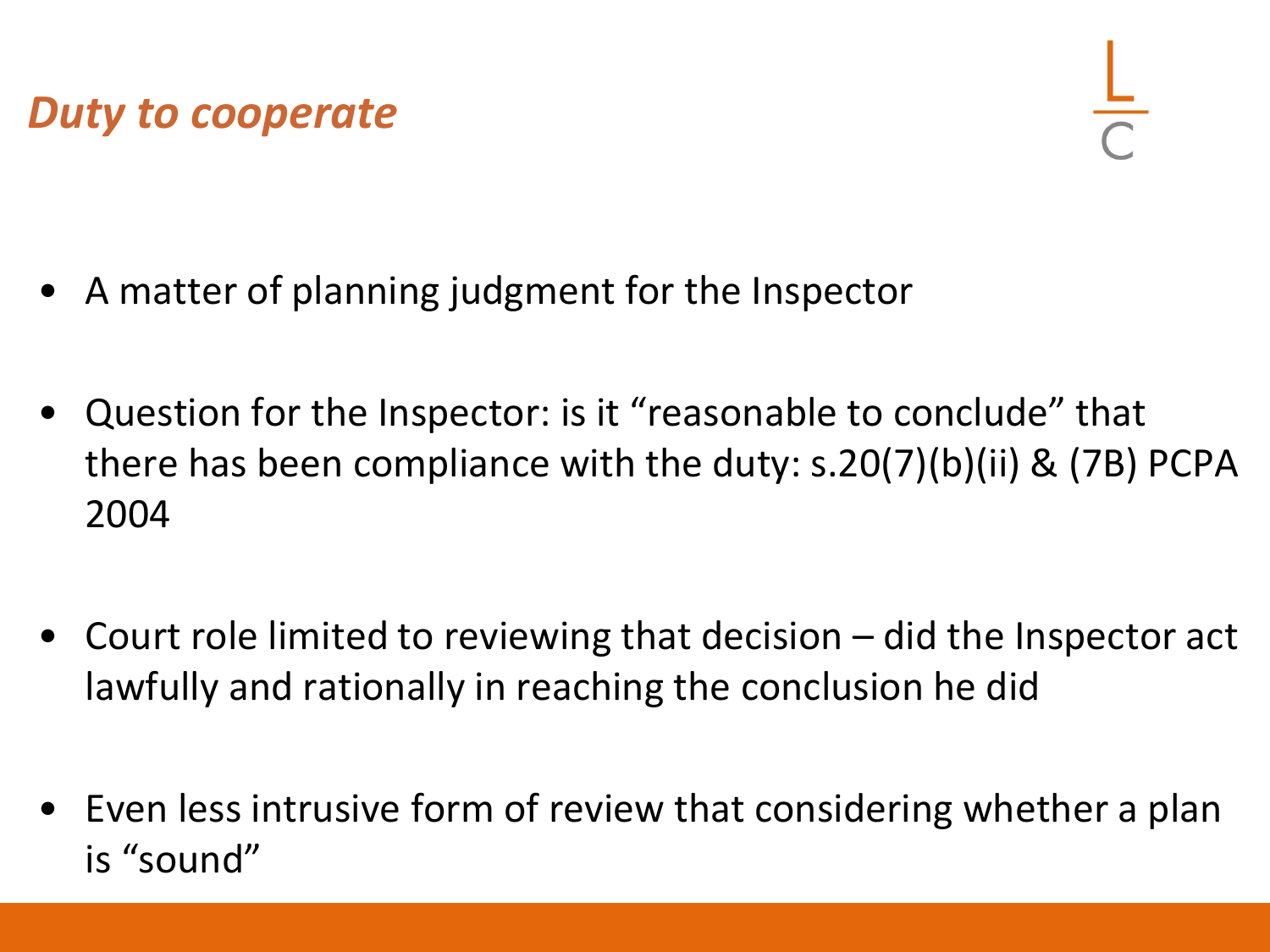#### *Duty to cooperate (2)*

*Zurich Assurance v Winchester City Council* [2014] EWHC 758 (Admin) per Sales J at 109 – 114:

- Looking at the duty under s.33A, the nature of the decisions to be taken / language used indicates that "*a substantial margin of appreciation or discretion should be allowed"* to the LPA by a court reviewing those decisions (paras 110/111)
- In reviewing the Inspector's decision: "*It would undermine the review procedures in the Act, and the important function of an inspector on an independent examination, if on a challenge to a plan brought under section 113 the court sought to circumvent this structure by applying any more intrusive form of review in its own assessment of the underlying lawfulness of the conduct of the planning authority itself"* (para 113)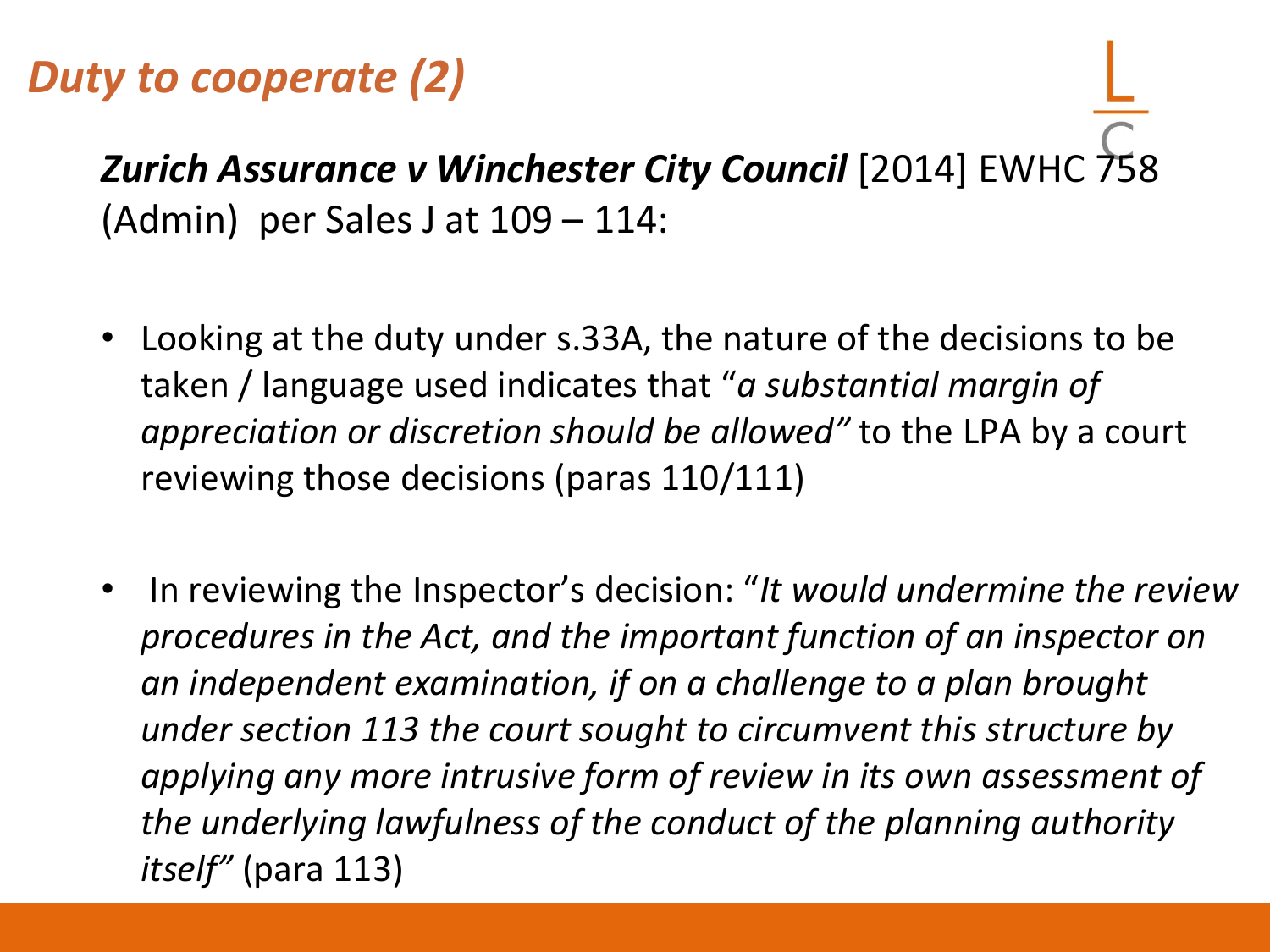## *Consultation / public participation*

- *Barrow BC v Cumbria CC* [2011] EWHC 2051 (Admin), plan quashed where site included at examination stage that had been dropped at an earlier stage, and no opportunity for C to make representations on 'soundness' of its inclusion
- Procedural failing not enough if not prejudice in substance in *Abbotskerswell PC v Teignbridge DC,* Council conceded it had failed to expressly invite the public to comment on the SEA and Addendum when published. Lang J concluded no substantial prejudice as "highly likely" C aware that SEA published for consultation and accessed at sufficiently early stage to inform its consultation response to the local plan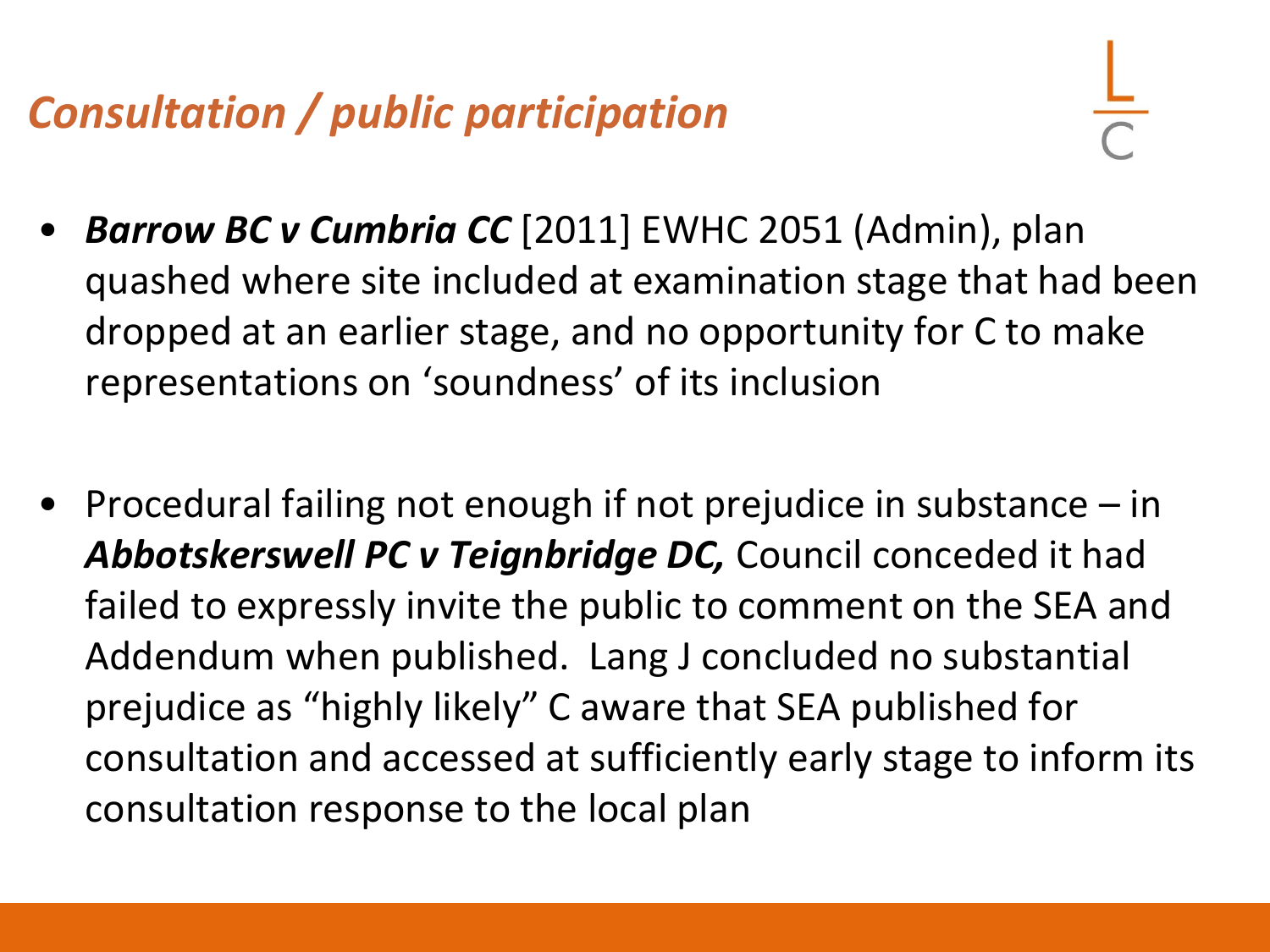• S113(7) – (7C) – significant flexibility conferred on Court

(7) The High Court may—

(a) quash the relevant document;

(b) remit the relevant document to a person or body with a function relating to its preparation, publication, adoption or approval.

(7A) If the High Court remits the relevant document under subsection (7)(b) it may give directions as to the action to be taken in relation to the document.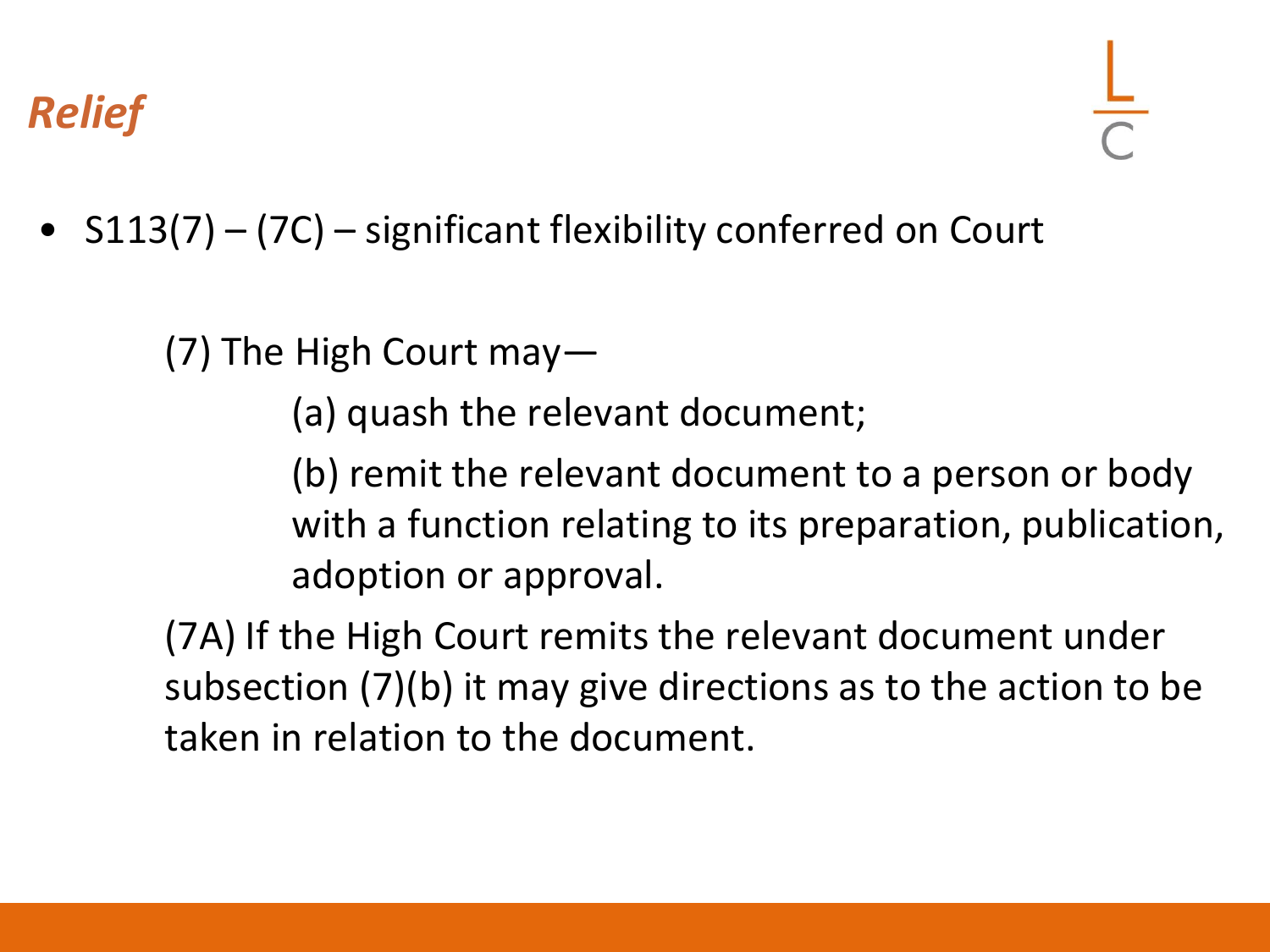# *Relief (2)*

- (7B) Directions under subsection (7A) may in particular—
- (a) require the relevant document to be treated (generally or for specified purposes) as not having been approved or adopted;
- (b) require specified steps in the process that has resulted in the approval or adoption of the relevant document to be treated (generally or for specified purposes) as having been taken or as not having been taken;
- (c) require action to be taken by a person or body with a function relating to the preparation, publication, adoption or approval of the document (whether or not the person or body to which the document is remitted);
- (d) require action to be taken by one person or body to depend on what action has been taken by another person or body.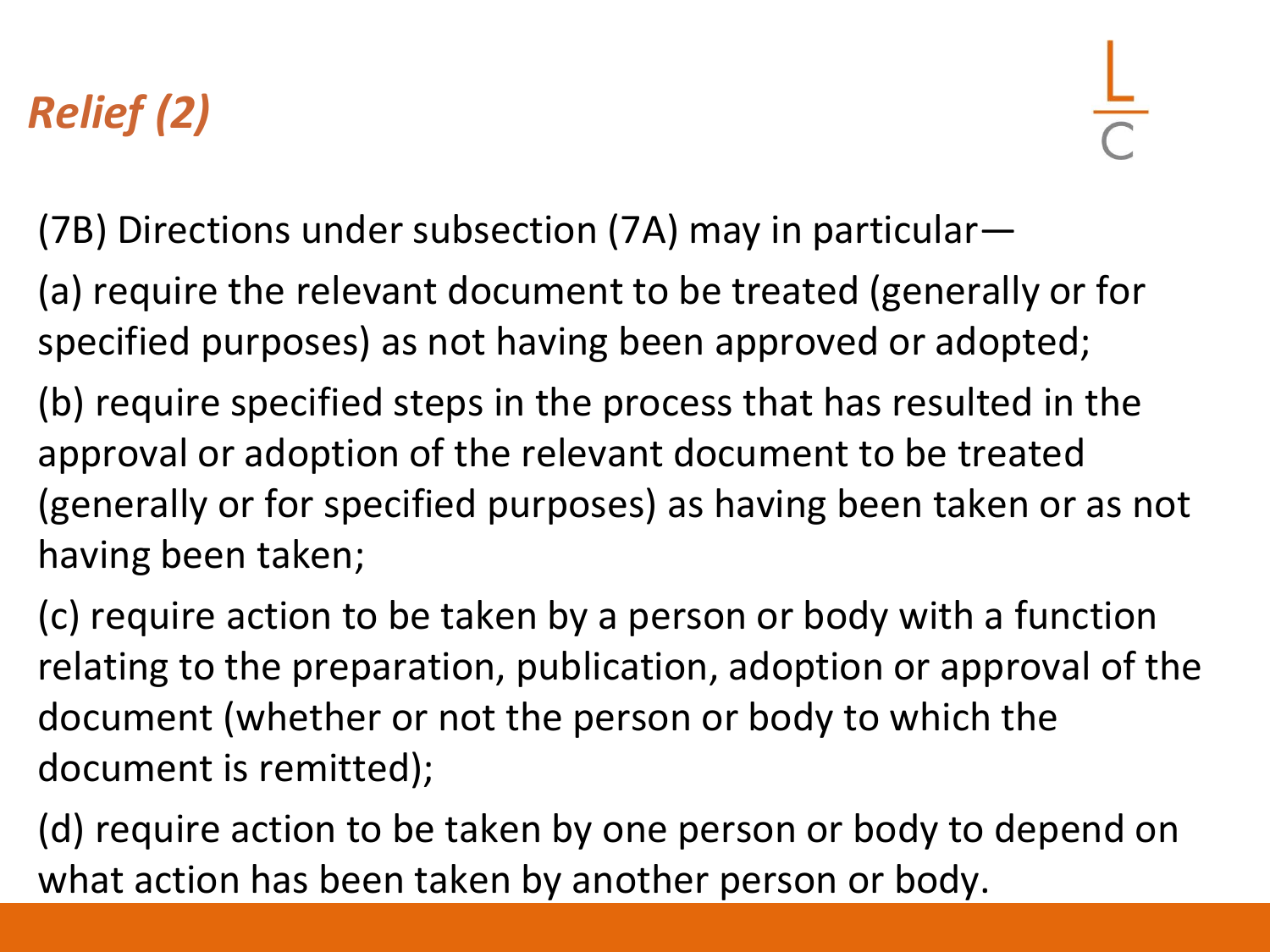## *Relief (3)*

(7C) The High Court's powers under subsections (7) and (7A) are exercisable in relation to the relevant document—

(a) wholly or in part;

(b) generally or as it affects the property of the applicant.

• Powers conferred on Court are broad in scope, and Court can go as far as to order a plan be remitted with a direction that the Inspector appointed to redetermine recommend adoption subject to a specified modification - and thatLPA adopt the plan with such modification: *Woodfield v Gallagher* [2016] 1 WLR 5126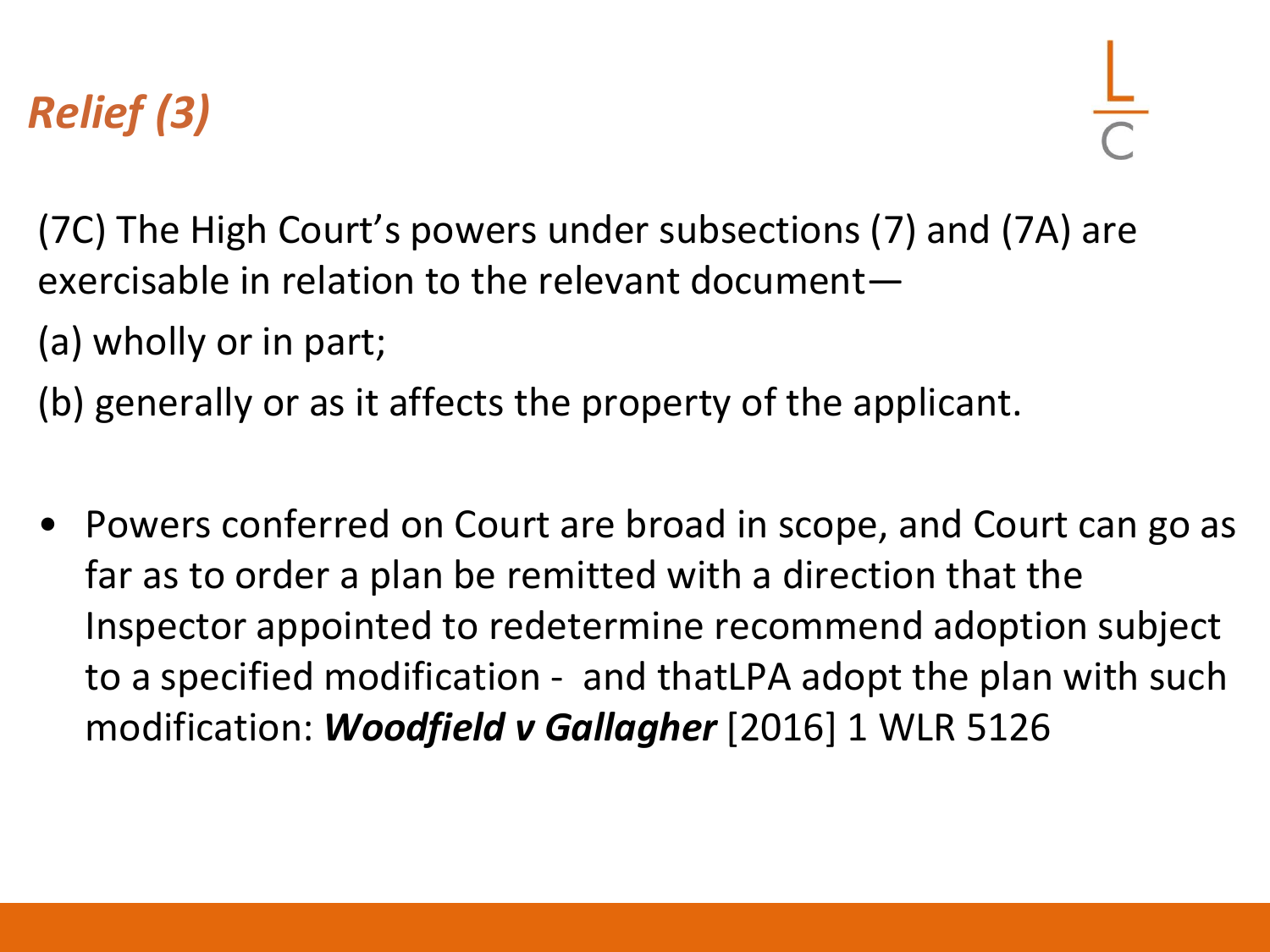## *Relief (4)*

"[The powers] introduce greater flexibility in the remedies the court may fashion to deal with unlawfulness, having regard to the stage of the process at which it has arisen, and avoiding – when it is possible to do so – uncertainty, expense and delay. They include a broad range of potential requirements in directions given under subsection (7A), all of which go to 'the action to be taken in relation to the [relevant] document'. The four types of requirement specified in subsection (7B) are stated to be requirements which directions 'may in particular' include. None of them, however, would warrant the substitution by the court of its own view as to the issues of substance in a plan-making process, or as to the substantive content of the plan – its policies and text. They do not allow the court to cross the firm boundary separating its proper function in adjudicating on statutory challenges and claims for judicial review in the planning field from the proper exercise of planning judgment by the decision-maker."

Lindblom J para 29